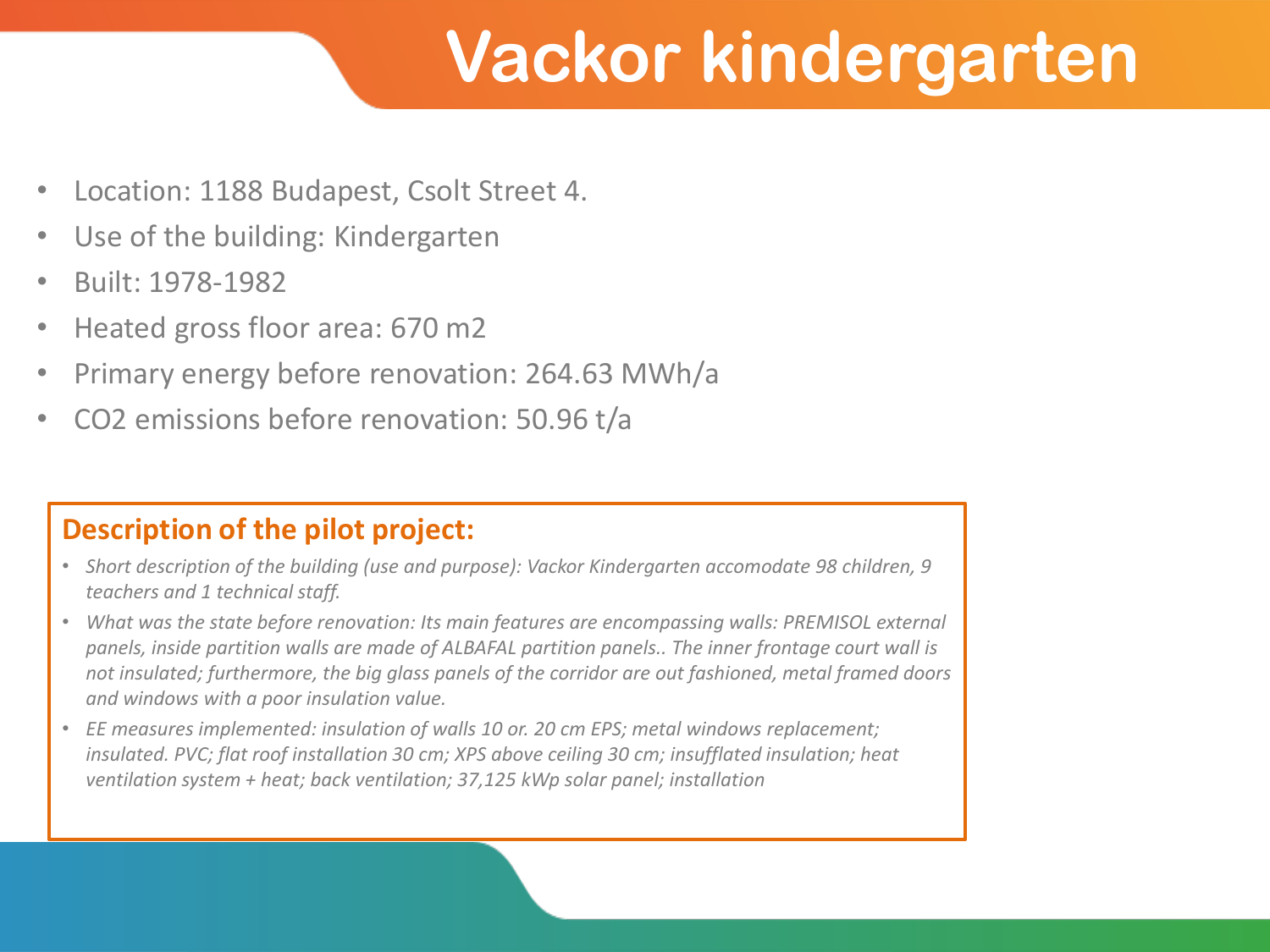# **Quick summary**

## **Main work-steps/milestones:**

- **Acquisition of an external expert**
- **Preparation of the feasibility study**
- **Preparation of the tender documentation**
- **Acquisition of an ESCO company**

#### **Documentation needed:**

- Collect current status data
	- Plans drawings
	- Energy consumption data
	- Feasibility study
	- Tender documentation



### **Stakeholder involvement:**

Leading: municipality workers and experts,

users of the target buildings

Other: local residents, ESCOs, authorities,

## **Investment and financial model:**

Investment cost: 569.912 € Financial model: ESCO



## **Results:**

- Expected savings: **9.760 EUR anually.**
- Primary energy savings: **262,035 MWh/year** Emissions: **50,58 tCO2 annually**
- Return on investment (ROI): **25 years**
- Energy performance classification: **3,87 kWh/m2**